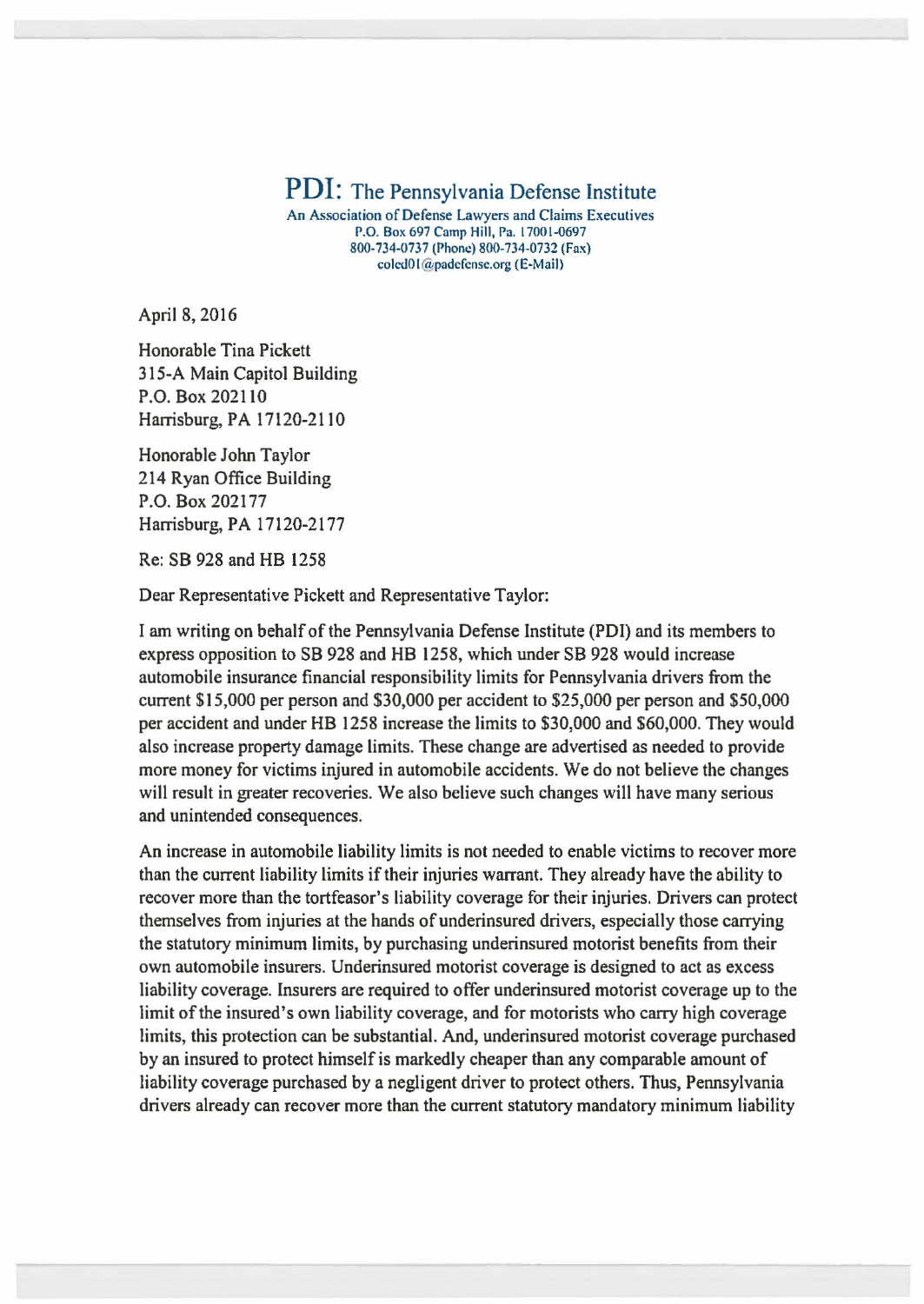limits simply by purchasing cheap underinsured motorist insurance. As such, SB 928 and HB 1258 are unnecessary.

These bills are also unnecessary because in the current claims and litigation climate, there is not much "real world" difference between claims valued at \$15,000 or \$25,000 or \$30,000 when evaluating and paying liability claims. Increasing the limits of a negligent driver's liability coverage may make defense and settlement of smaller liability claims more costly and contentious, without substantially reducing the number of underinsured motorist claims.

An increase in the liability limits as proposed will have significant unintended consequences, some obvious and some less so. Obviously, insureds will have to pay higher insurance premiums to pay for the increased liability coverage. To demonstrate the difference increasing the minimum mandatory liability coverage makes on premiums, one can look to sister states Illinois and Ohio.

An Illinois law took effect last year increasing liability minimum limits from \$20,000 per person and \$40,000 per accident to \$25,000/\$50,000. That small increase in coverage cost a reported \$75 per year increase in premiums.

In 2013, Ohio increased their mandatory minimum limits from \$12,500/\$25,000 to \$25,000/\$50,000, similar to what is proposed under SB 928. That change in coverage in Ohio was estimated to result in about \$200 in increased premiums.

According to the National Association of Insurance Commissioners most recent data from 2012, the average premium for liability insurance in Pennsylvania was \$495. Nationwide the average was \$504. If another \$200 is added to the premium for purchasing minimum liability coverage, Pennsylvania would be significantly higher than the national average.

The increased cost to purchase greater liability coverage will most affect the poorest Pennsylvania consumers. Pennsylvania drivers are required by law to maintain ''financial responsibility" by maintaining at least the minimum liability coverage. An increase of \$200 in annual premium can mean the difference between purchasing auto insurance and driving uninsured for some consumers. This will result in an increase in the number of uninsured Pennsylvania drivers. The frequency of accidents with uninsured drivers will increase with a corresponding increase in the number of uninsured motorist injury claims by victims with their own insurers, resulting in higher premium for uninsured motorist insurance. For others, it may mean that they will have to reduce the amount of other insurance such as first-party benefits (medical and wage loss protection for themselves) or underinsured and/or uninsured motorist coverages to be able to afford the increased liability insurance premiums. Or, worse yet, they may have to forego these valuable protections in order to pay the increased costs for liability insurance. The current liability mandatory limits were set to encourage consumers to purchase auto insurance. At current levels, most motorists are able to afford some modest level of first-party benefits or uninsured and underinsured motorist benefits. The changes proposed in SB 928 and HB